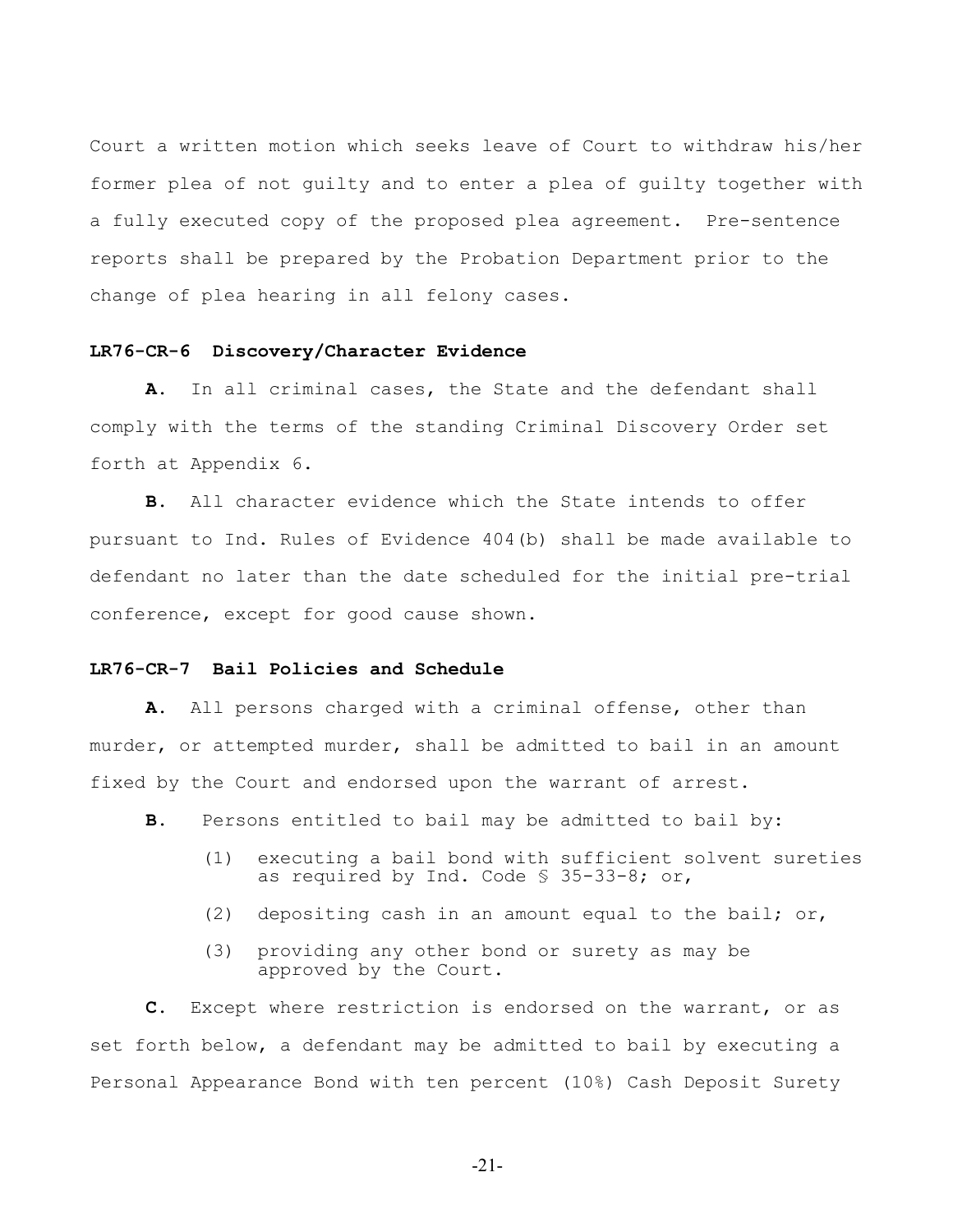Agreement as set forth at Appendix 7, and depositing with the Clerk cash equal to ten percent (10%) of the aggregate bail or fifty dollars (\$50.00), whichever is greater.

However, a ten percent (10%) cash bond is authorized only when:

- (1) the defendant is a resident of the State of Indiana;
- (2) the defendant is charged with a Class C, Level 3 or lesser crime;
- (3) the defendant has no prior conviction for a felony known to the detaining officer; or,
- (4) the defendant is not charged with a crime of violence involving personal injury.

**D.** In any case in which a full cash bond or ten percent (10%) cash bond has been deposited:

- (1) The full cash bond or ten percent (10%) cash bond deposit shall be posted by the defendant only and in the defendant's name only and shall be considered a personal asset of the defendant.
- (2) The full cash bond or ten percent (10%) case bond deposit, after final judgment of conviction, shall be applied as follows:
	- (a) payment of the Clerk's administrative fee;
	- (b) payment of public defender fees;
	- (c) payment of fines, court costs, restitution and initial and monthly probation user fees;
	- (d) payment of administrative fees;
	- (e) payment of any other fees as ordered by the Court; and,
	- (f) The balance shall be released to the defendant.

**E.** Individuals arrested without a warrant may post bail according to the bail schedule set forth below, including a ten percent (10%) cash bond, without being first brought before the Court if the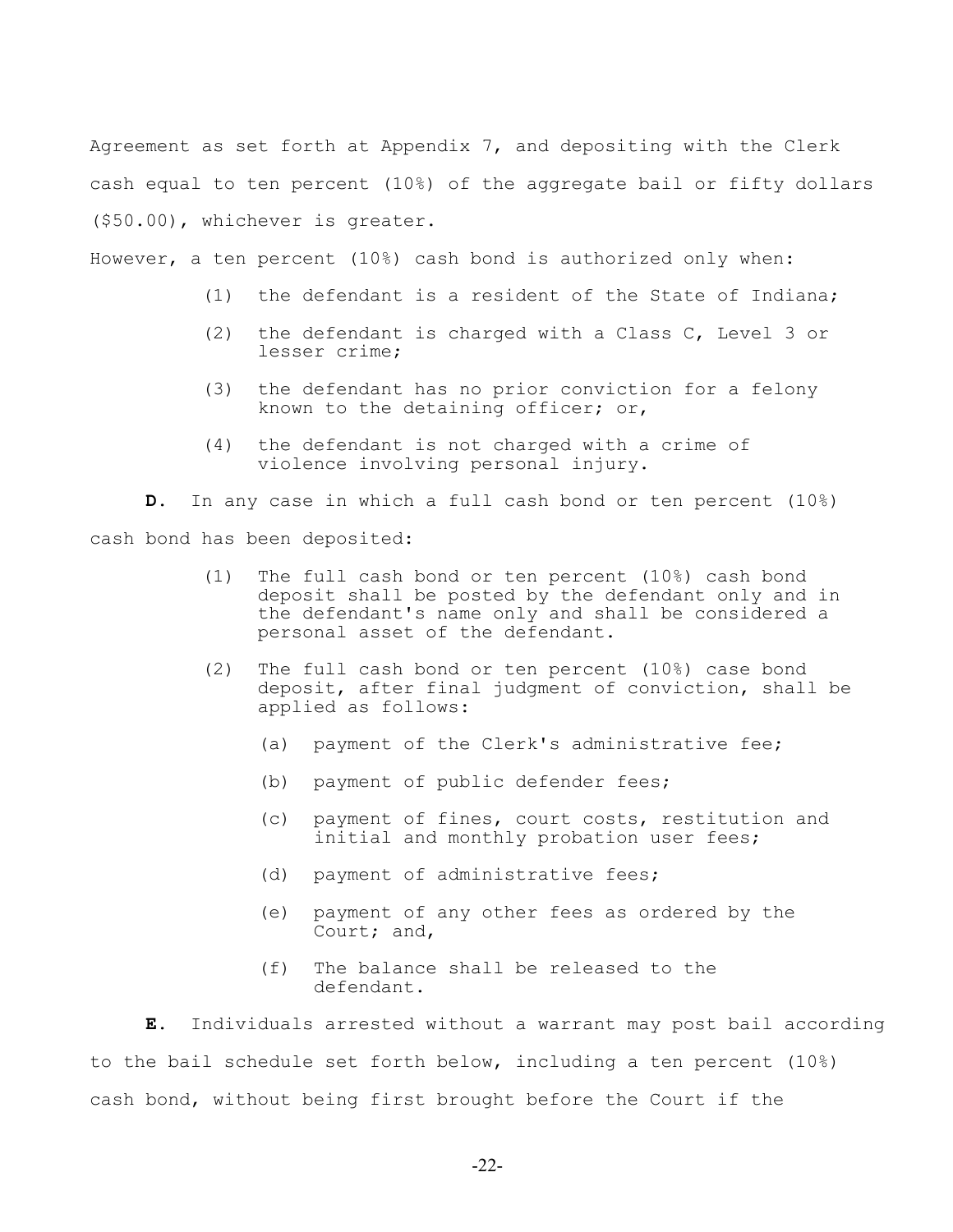standards of paragraph C above are satisfied. All other individuals arrested without a warrant shall be brought before the Court no later than the day of arrest if the Court is in session, or, the next day Court is in session following arrest for his/her initial hearing.

**F.** No individual arrested while intoxicated shall be released or brought before the Court until sober.

**G.** Juveniles (individuals under 18 years of age) shall not be held to bail and are to be released to the recognizance of a parent or guardian upon approval of the Court or Probation Officer. Juveniles who are detained shall be brought before the Court for a prompt detention hearing in accordance with law.

**H.** The following bail schedule determines presumptively reasonable bail that shall be set pursuant to paragraph E above for offenses occurring before July 1, 2014. This bail schedule is superseded by bail endorsed upon a warrant or otherwise set by order of the Court.

| Murder presumptively not bailable |
|-----------------------------------|
| Class A Felony \$100,000.00       |
| Class B Felony \$ 50,000.00       |
| Class C Felony \$ 20,000.00       |
| Class D Felony \$ 5,000.00        |
| Class A Misdemeanor \$ 2,500.00   |
| Class B Misdemeanor \$ 1,000.00   |
| Class C Misdemeanor \$ 500.00     |

**I.** The following bail schedule determines presumptively reasonable bail that shall be set pursuant to paragraph E above for

-23-